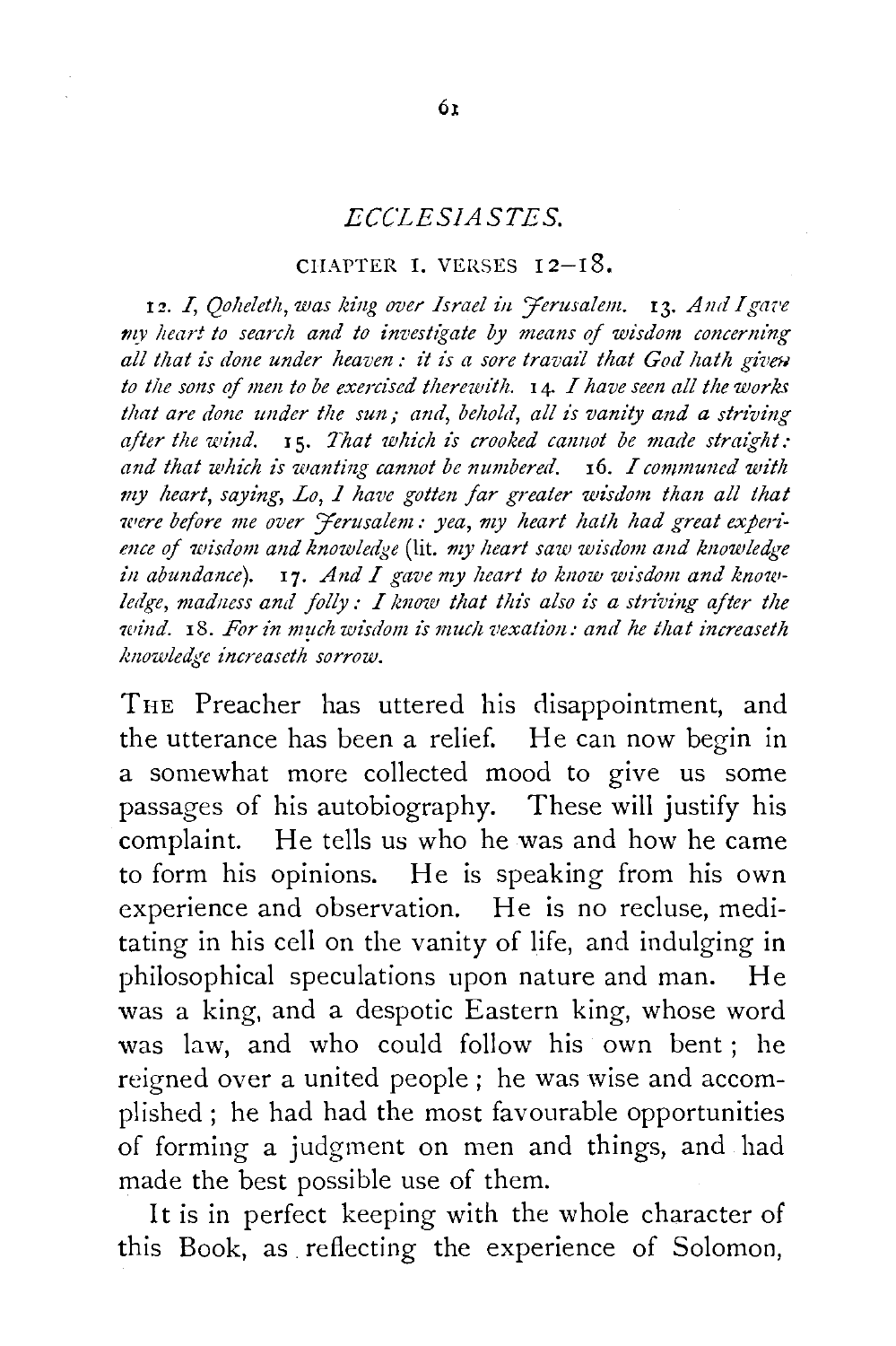that Wisdom occupies so prominent a place in it. Here at the outset, when recording his experiments upon life, the Author tells us how he had used wisdom as the instrument by which to conduct his experiments ; how he had enlarged his wisdom as he went on by his careful observation of men and things; how he had hoped, but hoped in vain, to find satisfaction in wisdom.

Verse 12.-We learn from the Midrash that some of the Rabbis had remarked, that this was properly the beginning of the Book. Rabbi Samuel, the son of Rabbi Isaac, observes: "The Book seems as if it ought to begin here;" and he accounts for this irregularity on the general principle that '' there is ' no before and no after,' no systematic order in Scripture." Rabbi Ishmael repeats the same maxim, and illustrates the principle by reference to a number of other instances, amongst which he cites the Sixth Chapter of the Prophecy of Isaiah, which, he says, might naturally have been the opening of the prophecy; the Second Chapter of Jeremiah, the Seventeenth Chapter of Ezekiel; and the Twentysecond Verse of the Seventy-third Psalm. The last parallel is very instructive and significant, but it is by way of contrast rather than by way of likeness. For the Psalmist tells first of his victory over doubt, and then of the struggles through which he had passed; Qoheleth begins with his sorrow and weariness, and traces the steps by which he was led to faith and peace. But we must not linger now on a comparison between the Poet and the Philosopher. I shall hope to return to this subject hereafter.

I, *Qolzeleth, was kinr: over Israel in 7 erusalem.* We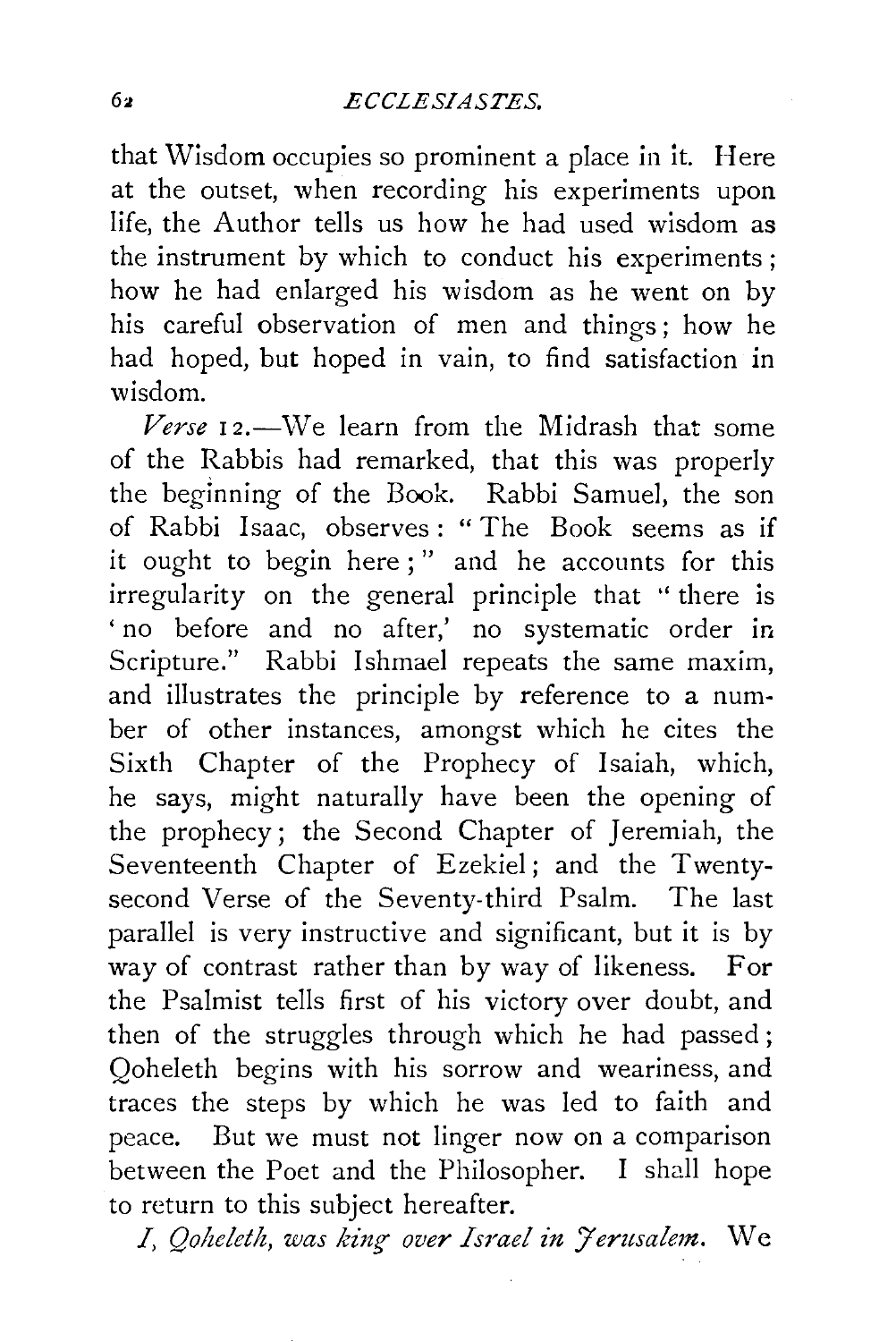seem here to be furnished with some definite information concerning the author of this Book. He begins his confession by telling us who he was. Taking the words in connection with the inscription in the first verse, we might almost suppose that the question was settled. The treatise, according to the title, is "The words of Qoheleth, the Son of David, king in Jerusalem." And Qoheleth himself says, "I was king *over Israel in Jerusalem.*" There was but one son of David who was king " over Israel in Jerusalem," and that was Solomon. And yet this very passage has been mainly relied on as convincing evidence that the author is not the historical Solomon, but some one in later times assuming his character ; and we cannot do justice to the Verse, or to what follows, without some discussion of the question it raises. The argument rests (1) on the past tense of the verb, "I *was* king :" for how could Solomon have so spoken of himself, when he remained king to the end of his days? Is it not plain that a later writer uses the past tense because to him the reign of Solomon is long past, the fictitious Solomon of the Persian period looking back through the vista of centuries on the real Solomon, and describing what he was? (2) On the words "over Israel in Jerusalem," which indicate a writer living at a time subsequent to the division of the kingdom, when there was a "king over Israel" whose royal residence was not "in Jerusalem." And when we add to this the expression in Verse 16, "I have gained more wisdom than *all that were before me*  over Jerusalem," the difficulty of supposing Solomon to be the author is immensely increased (see note on that Verse) and we are forced to the conclusion that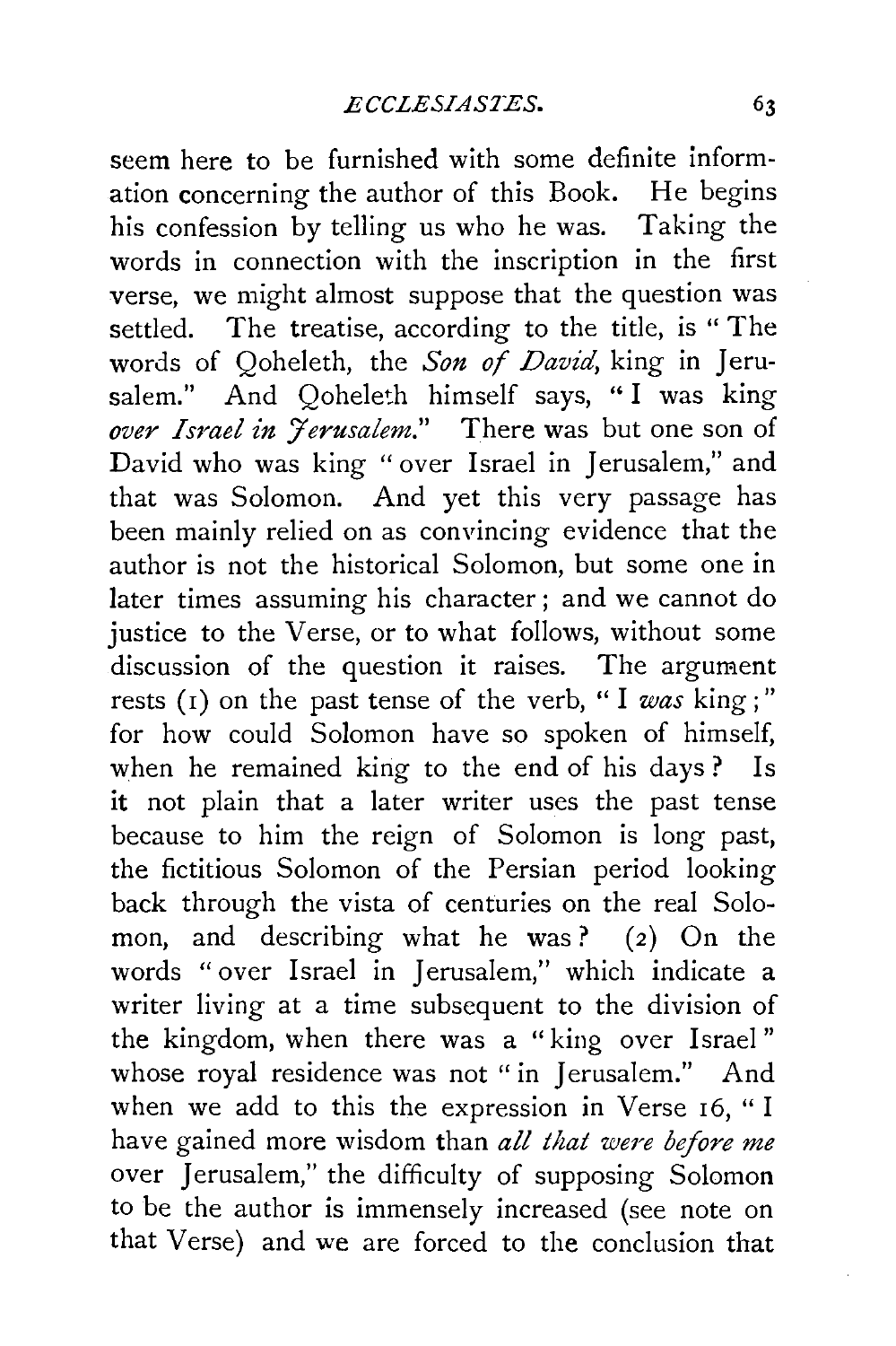the writer is not Solomon, but a great literary artist reproducing in vivid imaginative touches, and with a singular knowledge of the human heart and a wide experience of human life, what he felt must have been the inner history of such a man as Solomon. The force of this latter argument is indisputable. That which turns on the use of the past tense in the Verse is not quite so conclusive as it may appear at first sight. The difficulty of the past tense was felt long ago by the Jewish interpreters. The story told in the *Targum* and in the *Midrash Yalquth* was prob · ably an attempt to explain it. It runs thus: " When King Solomon was sitting upon the throne of his kingdom, his heart was greatly lifted up because of his riches, and he transgressed the word of God, and he gathered many horses and chariots and horsemen, and amassed much gold and silver, and married wives of foreign extraction; whereupon the anger of the Lord was kindled against him, and he sent against him Ashmodai the king of the demons, who drove him from the throne of his kingdom, and took away the ring from his hand (the ring famed in legend throughout the East for its magical virtues), and sent him forth to wander through the world. And he went through the towns and cities of the land of Israel with a staff in his hand, weeping and lamenting, and saying, ' I am Qoheleth, whose name was formerly called Solomon, and who was king over Israel in Jerusalem ; but now I rule only over this staff.'"<sup>1</sup>

In the *Midrash Qoheleth* we read: "*I Qoheleth was king.* I was when I was, but now I am nothing.

<sup>&</sup>lt;sup>I</sup> This legend received subsequently still further embellishment. See Jellineck, *Bet!t lwm-JIIidras!t,* ii. 86, 87.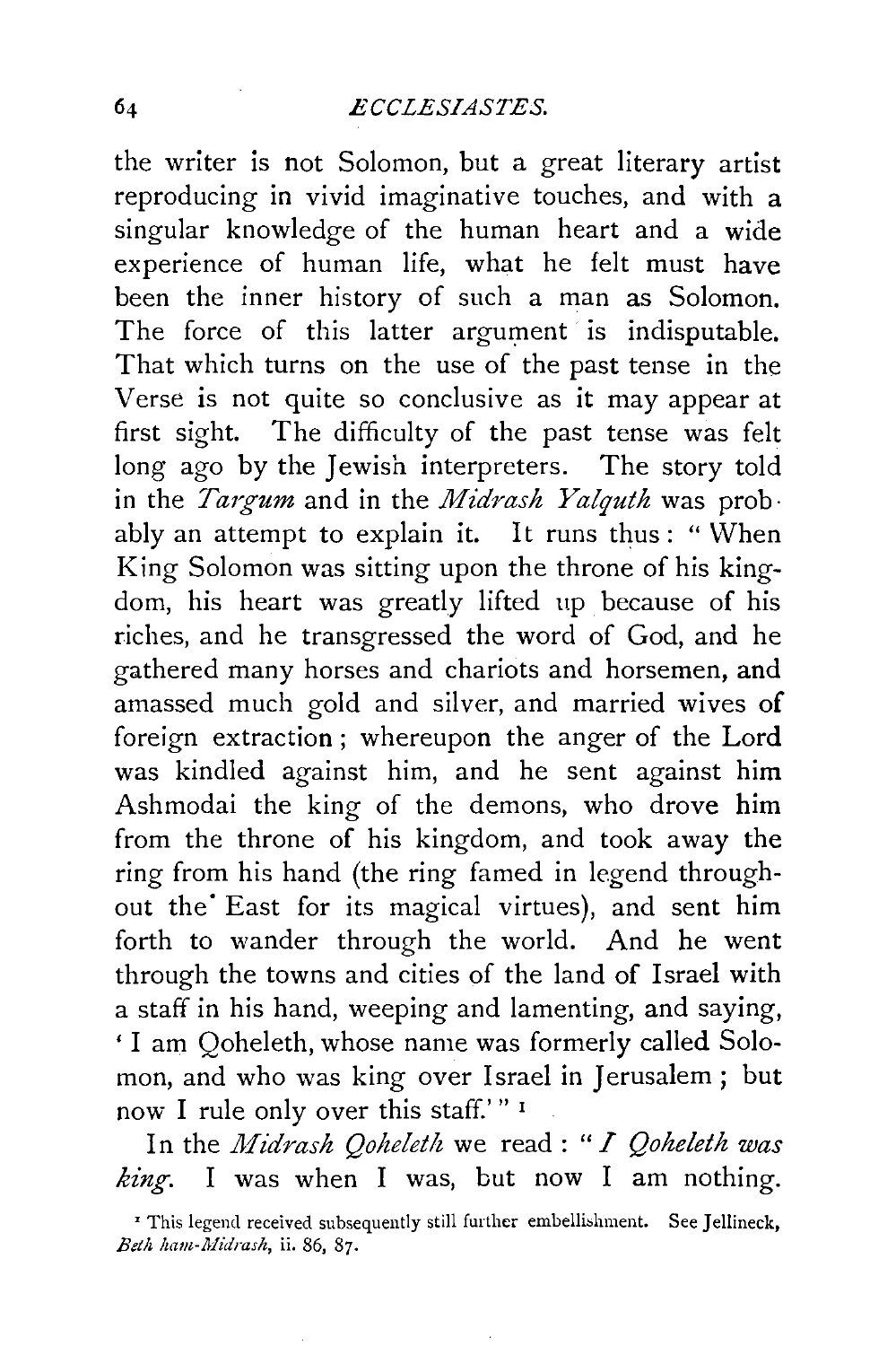R. Chanina, the son of Isaac, said (quoting these words) : He saw three periods in his life. R. Yoden and R. Oniyah discussed the question. R. Yoden said : He (Solomon) was first king, then a private person, then king again; first wise, then foolish, then wise again ; first rich, then poor, then rich again. But R. Oniyah said : First a private person, then a king, then a private person again; first foolish, then wise, then foolish again ; first poor, then rich, then poor again."

I give these illustrations as shewing how the past tense has perplexed the oldest interpreters, and how deep was the interest felt in the question of Solomon's destiny.

Ibn Ezra, still clinging to the traditional authorship of the Book, tries to defend the use of the past tense by saying that Solomon puts himself in the position of his readers in future times, as though one of them might say, "He who speaks here *was* king," &c. His words are, " Solomon wrote it in his old age, as if saying to the generations to come, Such and such things I tried in my lifetime."

It is worth while to go a little deeper. Grammatically, the past tense of this verb may be rendered in three ways: $\rightarrow$ 

I. (a) *I have been.* A strict perfect, implying that this state continues at the present moment : " I have been and still am."  $E.g.,$  Psalm lxxxviii.  $4 \lceil 5 \rceil$ : "I have *been* and still am as a man that hath no strength;" or (b) at least a past duration, as in *Joshua i.*  $5:$  "As  $\Gamma$ *have been* with Moses, so will I be with thee."

2. *I was.* A simple aorist, as, *e.g.,* in Deuteronomy xxiii. 7: " Thou *wast* a stranger;" Nehemiah i. II : "For *I was* the king's cupbearer."

VOL. X. *5*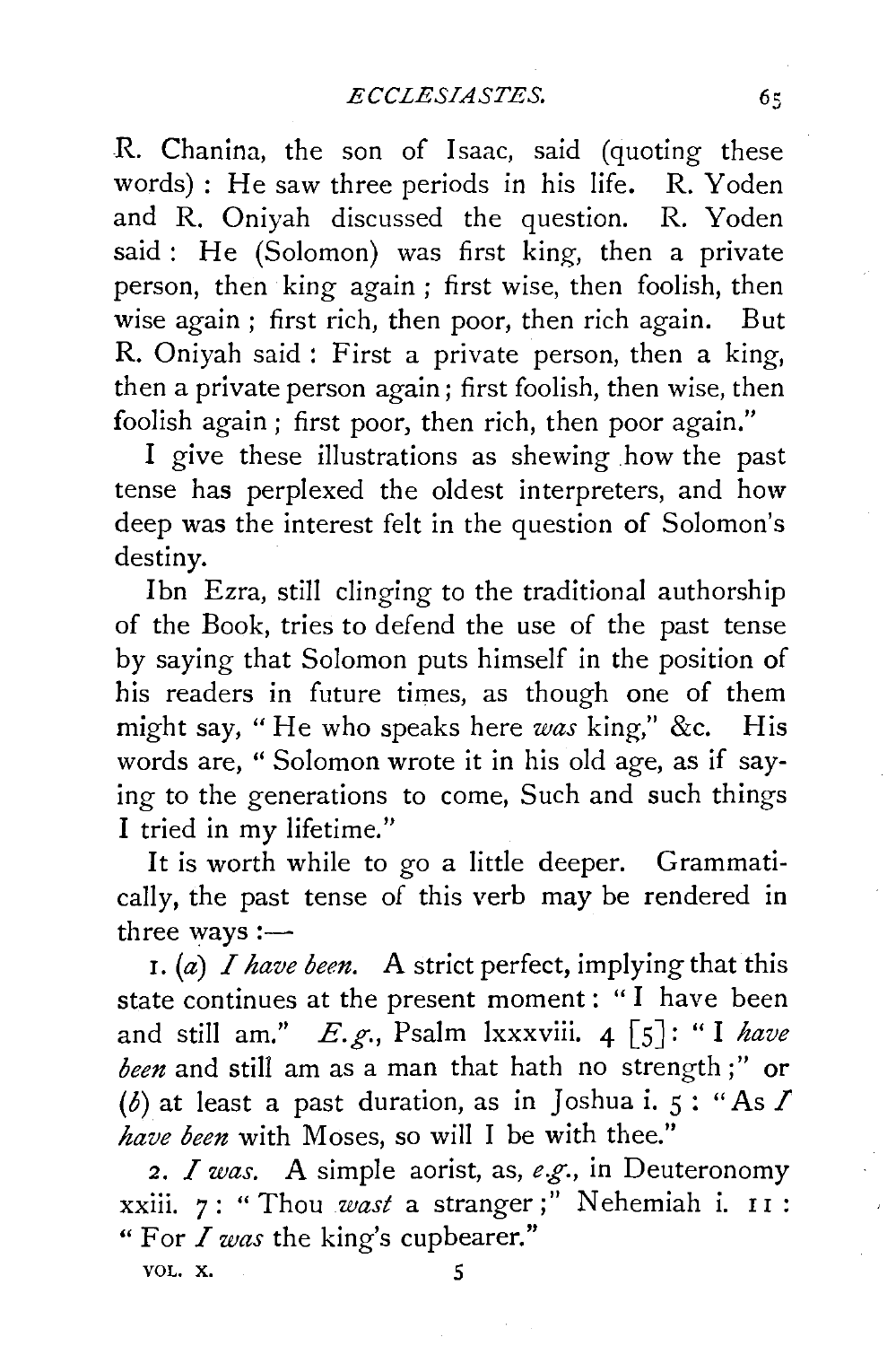3. *I am become*, as in Psalm lxix.  $8 \lceil 9 \rceil$ : "*I am become* a stranger unto my brethren." This is the sense which Grätz puts upon the verb here, as supporting his theory that the Book was written in the time of Herod the Great, so that the allusion is consequently to a *parvenu* king, who had not come to the throne in the way of legitimate succession.

Of these three possible meanings of the tense one only seems consistent with the context. All the tenses which follow are aorists; all refer mainly to a past experience. The obvious rendering, therefore, of the tense here is as an aorist, as it is rendered in our Authorized Version : " I the Preacher *was* king," and as it is rendered in the LXX., *εγενόμην*, and in the Græc. Venet.,  $\hat{v}\pi\hat{n}\rho\xi a$ .

Still even this rendering is not absolutely decisive as to the question of authorship. Broken down in spirit, looking mournfully on the glory which he felt was passing away, seeing already about him the signs of decay, his kingdom impoverished, taxation ruinously heavy, the murmurs of disaffection rising on all, sides, the monarch whose word had been law, and whose power had stretched from the Mediterranean to the Euphrates, and whose name had been renowned for wisdom above all the children of the East, might well, in the bitterness of the contrast, speak of himself as one who once was king. "Du temps que j'étais roi," said Louis XIV., at the close of his reign, looking back on the past;<sup>1</sup> and "the saying," remarks a recent writer, "is one of deep meaning and terrible truth."<sup>2</sup>

<sup>&</sup>lt;sup>1</sup> When this note was first written, I was not aware that the parallel had been suggested by any other commentator. I have since been informed that it is to be found in the Speaker's Commentary.

<sup>•</sup> Arsene Houssaye, *Ca!erit du XVIIIe Siec!t. La Rlgence,* p. 46.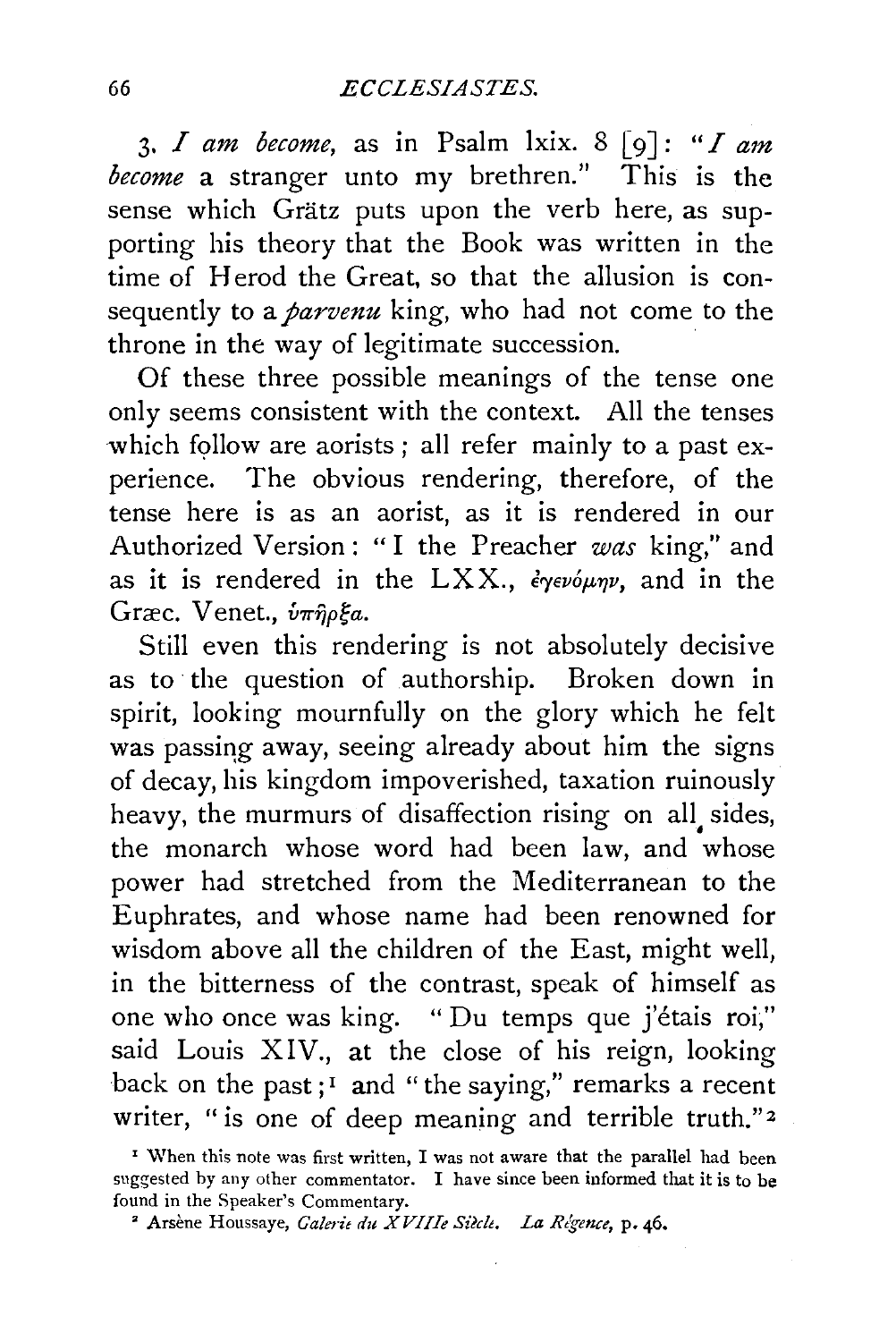He, too, was a king whose will had never been questioned, and who had been almost worshipped as a god; and he, too, felt his power slipping from his grasp before he was carried to his grave. History repeats itself; and of all the parallels in history there is none more striking or more complete than that between "the Wise King" of the Hebrews and "the Great Monarch" of the French nation. May not Solomon, therefore, in his last days, writing bitter things against himself, have indulged in the same vein ? and is not this the explanation of the words, " I the Preacher *was* king"?

The similarity at first sight seems striking ; and yet there is an obvious difference of tone between the words, " When I was king," meaning, " I could do such and such things ; I could lead armies to victory ; I could speak and be obeyed ; " and the quiet tone of narrative with which a writer beginning his autobiographical reminiscences says, " I was king in Jerusalem;" and then goes on to enumerate the various experiments he had made and the pursuits in which he had been engaged. The one expression can hardly be adduced as an adequate illustration of the other.

*Verse* 13.-I *gave my heart,* &c. Here is a man not talking at random, but giving us the results of deliberate, careful, thoughtful inquiry. He had set himself " to search and to spy out concerning all that is done under heaven." The first verb is the more general, the second the more specific : the word to "spy out" is the word used of the spies who were sent by Joshua to explore the land of Canaan. Qoheleth wished in like manner to explore the whole field of human action. He wished not merely to collect and tabulate the facts,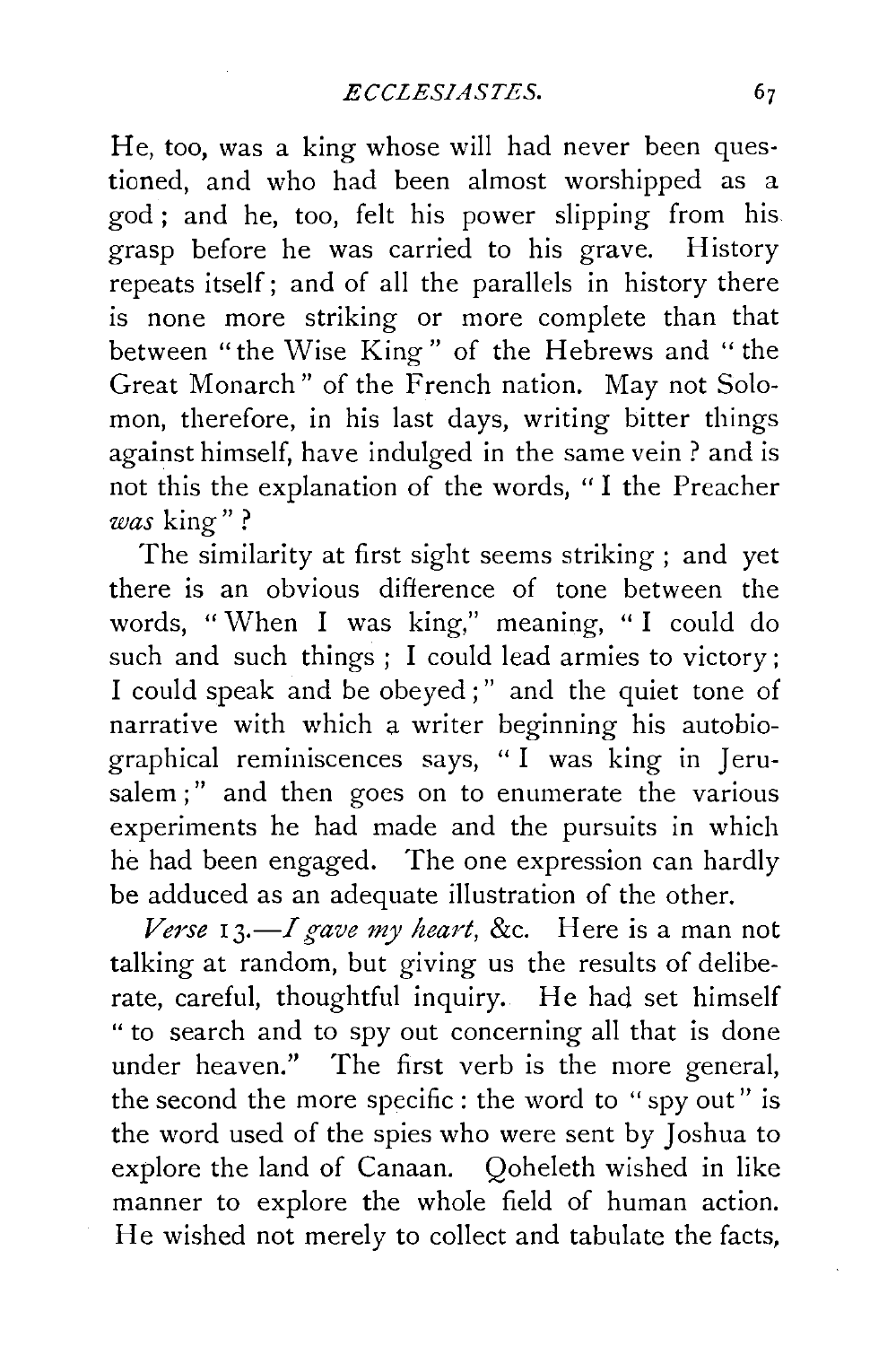but to understand the rationale of them. It is plain that by "all that is done under heaven" he means not physical facts and the Divine order of the universe, but the *doings of men*; the tangled web of human existence, with its strange moral contradictions, the phrase " under heaven " answering to the more common phrase "under the sun," so often repeated in this Book. " Like the good Caliph of Arabian story, ' the good Haroun Alraschid,' we may suppose that Qoheleth goes forth in disguise to visit all quarters of the city; to' talk with barbers, druggists, calenderers, with merchants and mariners, with husbandmen and tradesmen, mechanics and artizans ; to try conclusions with travellers and with the blunt wits of homekeeping men. He will look with his own eyes, and learn for himself what their lives are like; how they conceive of the human lot, and what, if any, are the mysteries which sadden and perplex them."<sup>1</sup> And he set himself to the investigation *by means* of *wisdom.* His wisdom is that which characterizes him ; that which entitles him to speak ; that which remained with, or stood by, him (Chap. ii. 9) in all his investigations. But he has scarcely mentioned his purpose when he complains also of the burden it cast upon him. Two things are to be noticed here:  $(a)$  the impulse under which he acted ;  $(b)$  the manner in which he followed the impulse.

(a) If the outward world is a series of recurring phenomena leading to no discernible result, the study of human life, of character, passion, interest, motive, is not more satisfactory. And yet this is a task

<sup>1</sup> The Quest of the Chief Good. Expository Lectures on the Book Ecclesiastes, Ly Rev. S. Cox, p. 127.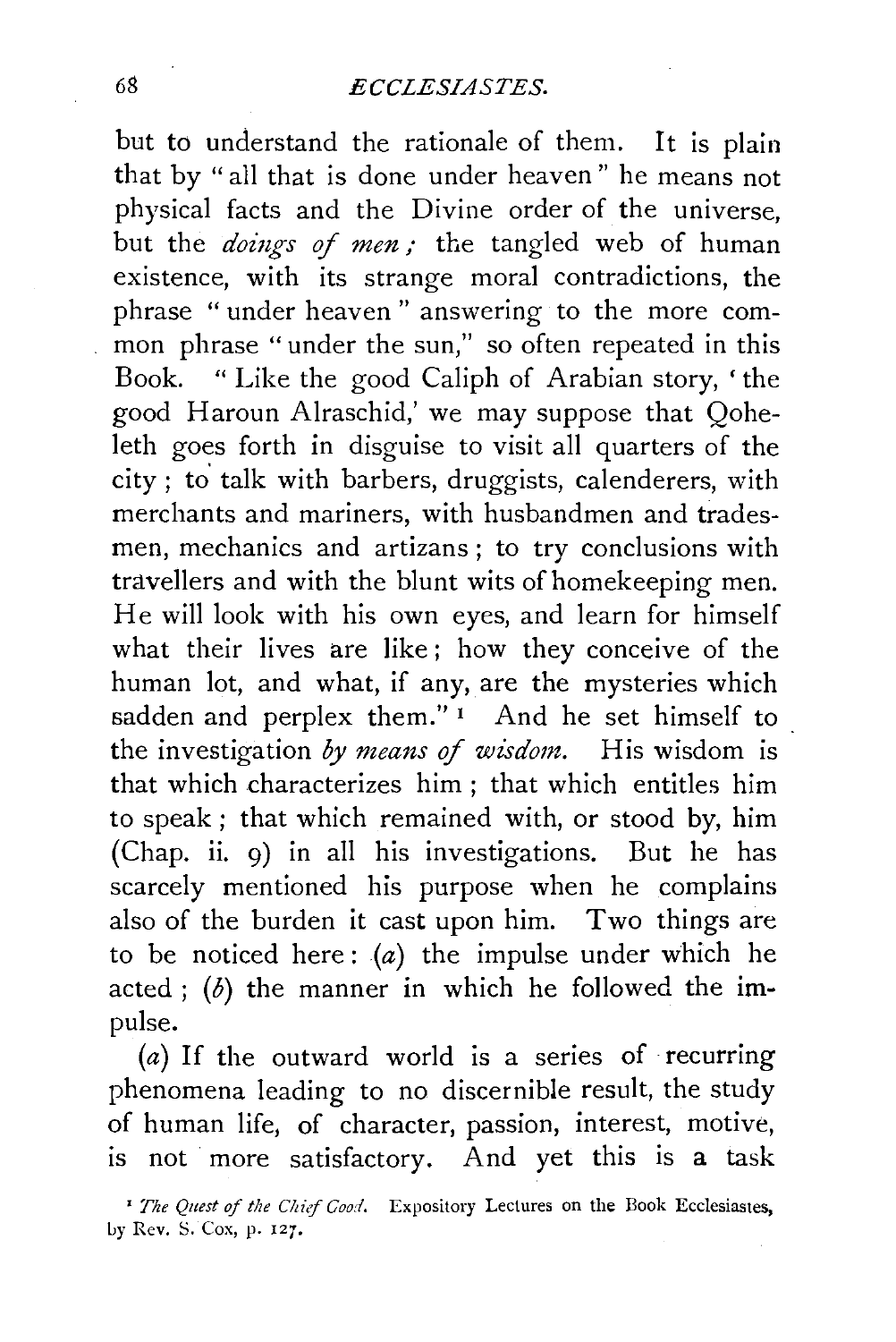from which man cannot withdraw himself. God has *given* it to him ; it is the law of his being. He must weary himself with the everlasting riddle. The fascination is such that he cannot push it aside and forget it, if he would. Every seeker returns baffled from the attempt to solve it, and yet new seekers succeed, with fresh, eager, undaunted hope. This is God's *gift* to man, and there is surely a bitter irony in the words. This is the only gift, not the power to interpret the riddle, much less the power to effect any changes in the world, but only the power and the doom to carry on the weary search as long as man and the earth shall last. When the Preacher says that God has given this "to the sons of men," he does not of course mean to imply that the dull unthinking mass, who live merely for the day and for animal indulgence, busy themselves with such problems. It is himself of whom he is thinking chiefly. It is the master of wisdom who is thus driven to make proof of his wisdom. All men have not the wisdom, and therefore all have not the unquenchable impulse, nor taste the bitterness of the cup.

(b) It is of importance to remember that Qoheleth warns us at the outset that his self-imposed task had proved unsatisfactory. If he thought the impulse which he obeyed was one given of God, he does not profess to have obeyed it in a religious spirit.. Hence it had become a torment to him. He was merely practising experiments upon life, its various charms, allurements, gratifications, to see what it had to offer. And such experiments exposed him to the peril of a secret pride and a secret selfishness, because he measured life by his own arbitrary standard, settled for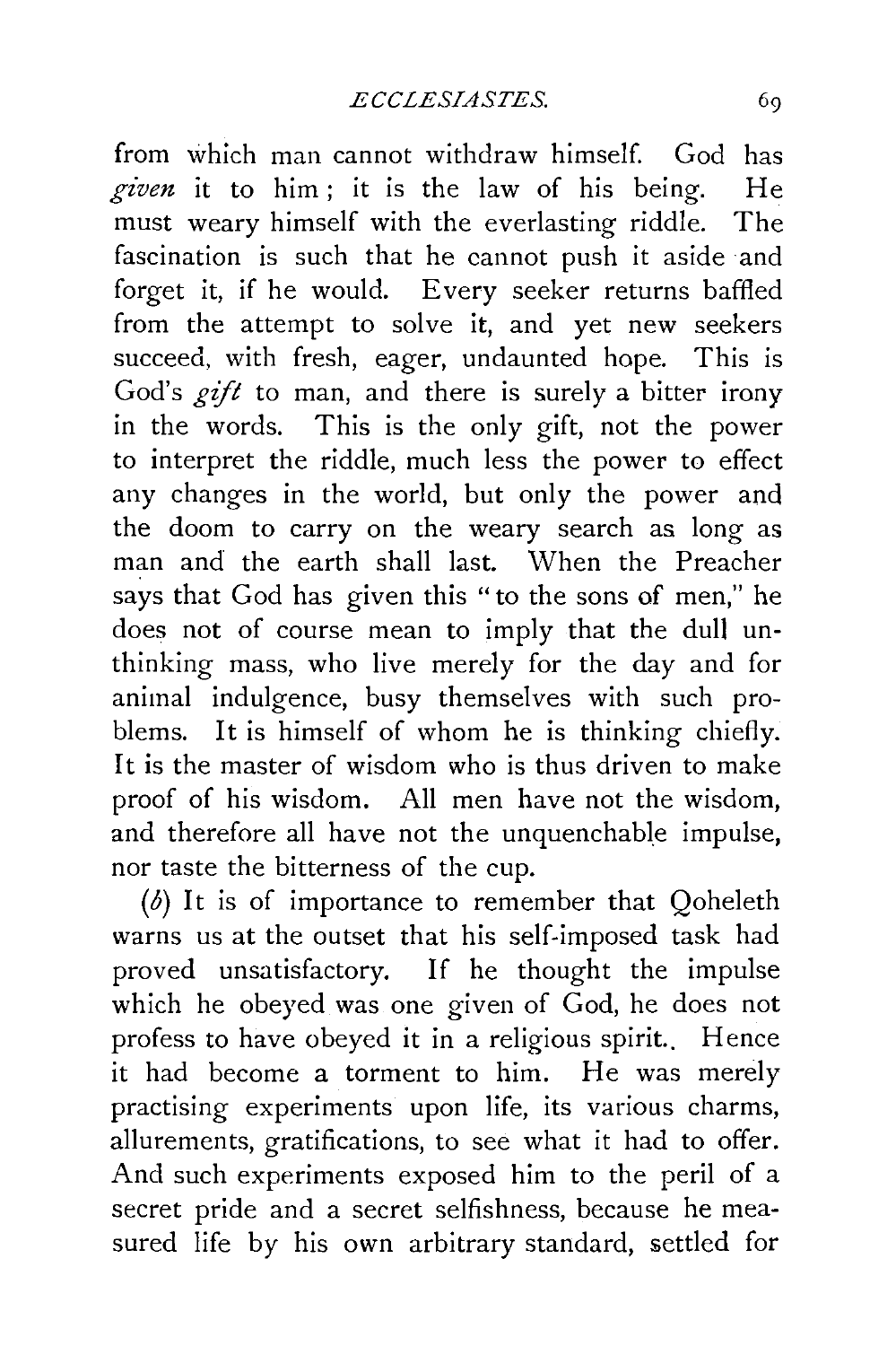himself what constituted its perfection and imperfection, its good and evil; and instead of seeing men and things in the light of God, which would have given them their true harmony, saw them only in the mirror of his own human wisdom, which refracted and distorted them.

*Verses* 14, 15.-This is all that comes of his philosophical examination of man and his pursuits. The quest ends in nothing. The old cry of disappointment breaks from his lips, "All is vanity and a striving after the wind." The whole world seen in such a temper is out of joint. There are glaring disorders, there are grievous imperfections, whether in the social system or in the body politic, patent enough to a thoughtful observer. There is a perversity in human affairs which is terribly disheartening; there are great gaps where we look for completeness ; instead of one harmonious plan, there are nothing but broken fragments ; and the worst of it is that no wisdom avails to remedy these evils. Wisdom can discern them, can investigate their causes, but cannot permanently correct them. " That which is crooked cannot be made straight, and that which is wanting cannot be supplied," so as to complete the broken series.<sup>1</sup>

Having gained such a result in his investigation and

<sup>1</sup> It is surprising that a verse, the meaning of which is so obvious and grammatically so certain, should have been so strangely misinterpreted as it has been by the Targum, with its Midrashic explanation, by Jerome, and by the Rabbinical interpreters generally, who explain it of the impossibility of those who have dealt corruptly in their lives appearing righteous hereafter in the presence of God, and being numbered with the righteous. This personal reference is totally out of the question. The LXX. are perfectly right in keeping to the neuter rendering. The Vulgate is as completely wrong ; "Perversi difficile corriguntur, et stultorum infinitus est numerus," which may be an unquestionable truth, but is certainly not a rendering of the original.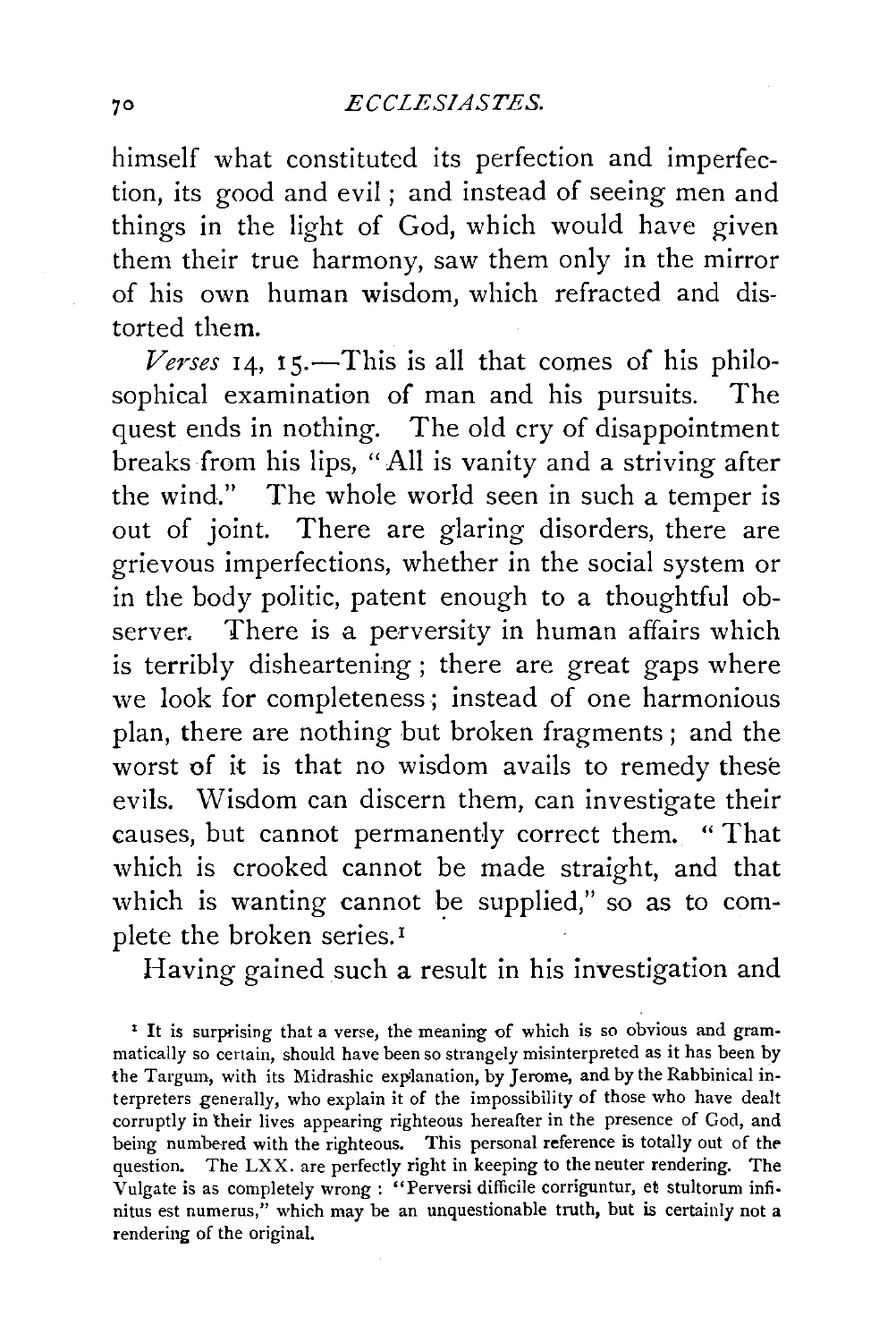research by means of wisdom, he reaches the conclusion that wisdom itself is nothing.

 *16.* $-$ *" I communed with mine own heart,* saying, Lo, I have gained great and ever greater wisdom *(lit.* I have made great  $[my]$  wisdom and added to it) above all who were before me over [or, in] Jerusalem."

Again the Preacher reminds us of the singular advantages he had enjoyed in conducting this investigation. Not only was he a king, but he was a king whose reputation for wisdom was notorious. He had surpassed all his predecessors in this respect, "all who before me were over Jerusalem." If this rendering, *"over* Jerusalem," is correct, it points to a long line of kings, and then the obvious difficulty presents itself, How could such an expression be appropriate in the mouth of Solomon ? There had been only one king before him over Jerusalem ; for to suppose that the allusion is to Canaanite monarchs, beginning with Melchizedek and coming down to the times of David, is surely most extravagant. On the other hand, the difficulty is not much lessened if we render "in<sup>1</sup> Jerusalem," and suppose that not kings but sages are meant;<sup>2</sup> for who were the great sages who had preceded Solomon in Jerusalem with whom he compares himself?

We must leave this difficulty where we find it for the present. The point of Verses 16-18 is this, that the

• So the Targum: "All the sages that have been in Jerusalem before me."

<sup>&#</sup>x27; There is a different preposition in some MSS. 2 instead of  $\forall y$ , and the LXX., Syriac, and Jerome render "in Jerusalem ; " but this does not prove, as Delitzsch infers, that they had the preposition  $\exists$ . For that  $\forall$  does not necessarily mean '' over " in such a collocation as this, is plain from such a passage as Psalm lxviii. 29 [30], where the same preposition occurs with the same noun, and can only .be rendered either "*in* Jerusalem," or, "*up* to Jerusalem.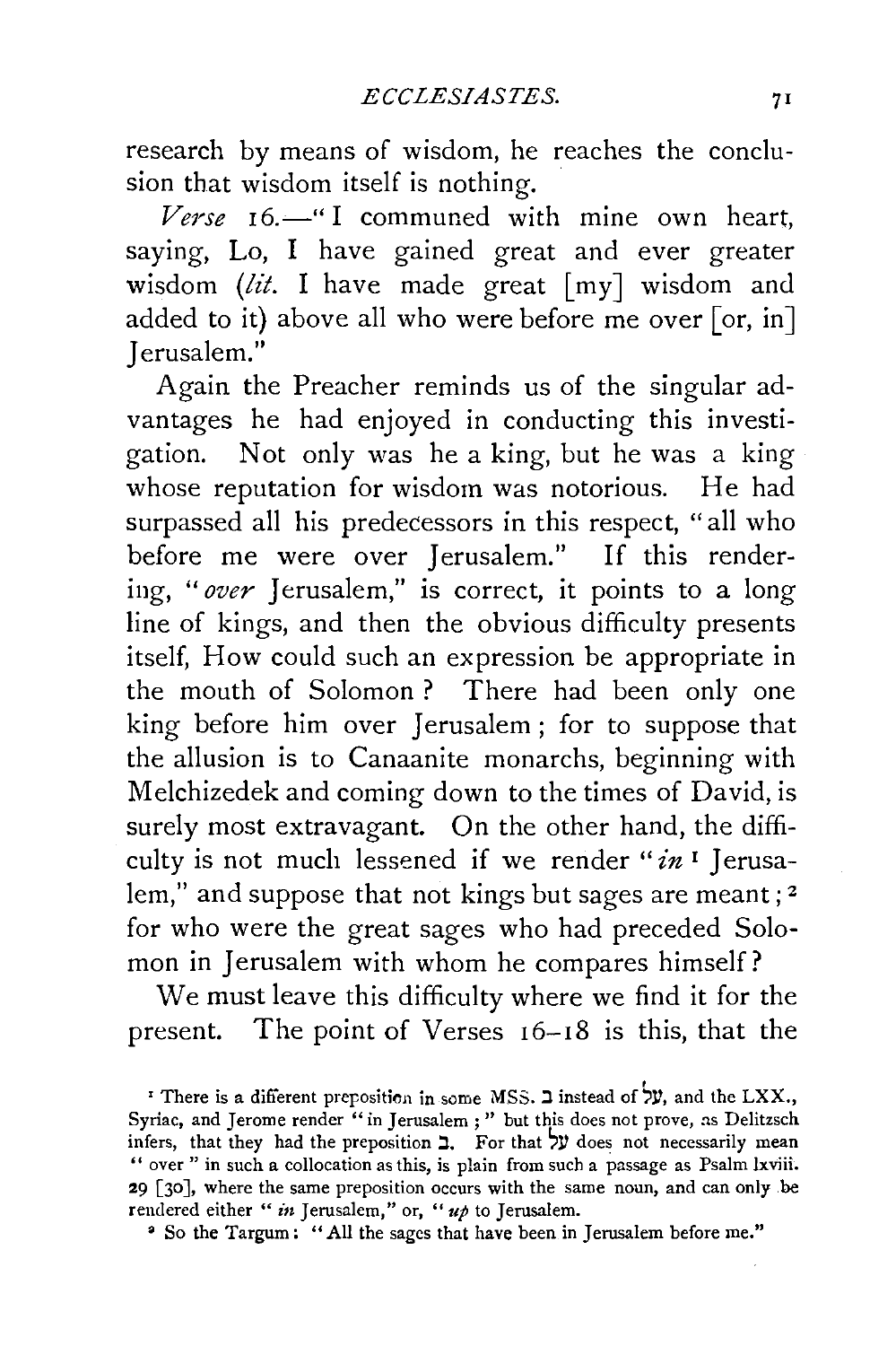Preacher, confessedly the wisest man of his age and nation, had found no satisfaction in his wisdom. It had not helped him to read the riddle of life. It was as surely "vanity" as everything else "under the sun."

Verse 17.<sup>-"</sup> And I gave my heart to know wisdom and knowledge, madness and folly."

There is not the slightest reason for any change of the text here, such as is proposed by Ginsburg and Grätz, who stumble at the words "madness and folly," as being out of place where the writer is giving us his judgment concerning wisdom. Ginsburg would strike out the words altogether, " as having crept into the text through the carelessness of a transcriber;" and Grätz would follow the LXX. (παραβολàς και επιστήμην) in reading *m'shâloth* for *holêluth*, and taking the second word in the sense of *knowledge* (which has some support in its orthography) instead of *folly.* But surely the contrast here gives a deeper view of the wisdom. There is something to be learned in "madness and folly." In that reckless abuse of powers designed for better ends, in that waste of mind and body in sottish pleasures and criminal indulgence, is there no lesson for wisdom-no lesson of pity and sweet charity and heavenly mercy, on the one hand, as well as of thankfulness for having chosen the better part on the other? and may not a man be made richer and purer and stronger by knowing "madness and folly" as well as "wisdom and knowledge"? The error, no doubt, in the case of the Preacher, lay here, that he did not seek to know "madness and folly" in this spirit. He looked at them with the eye of a critic, with the eye of a man who wanted to dissect the world, keeping his head cool and his hand steady. But even with this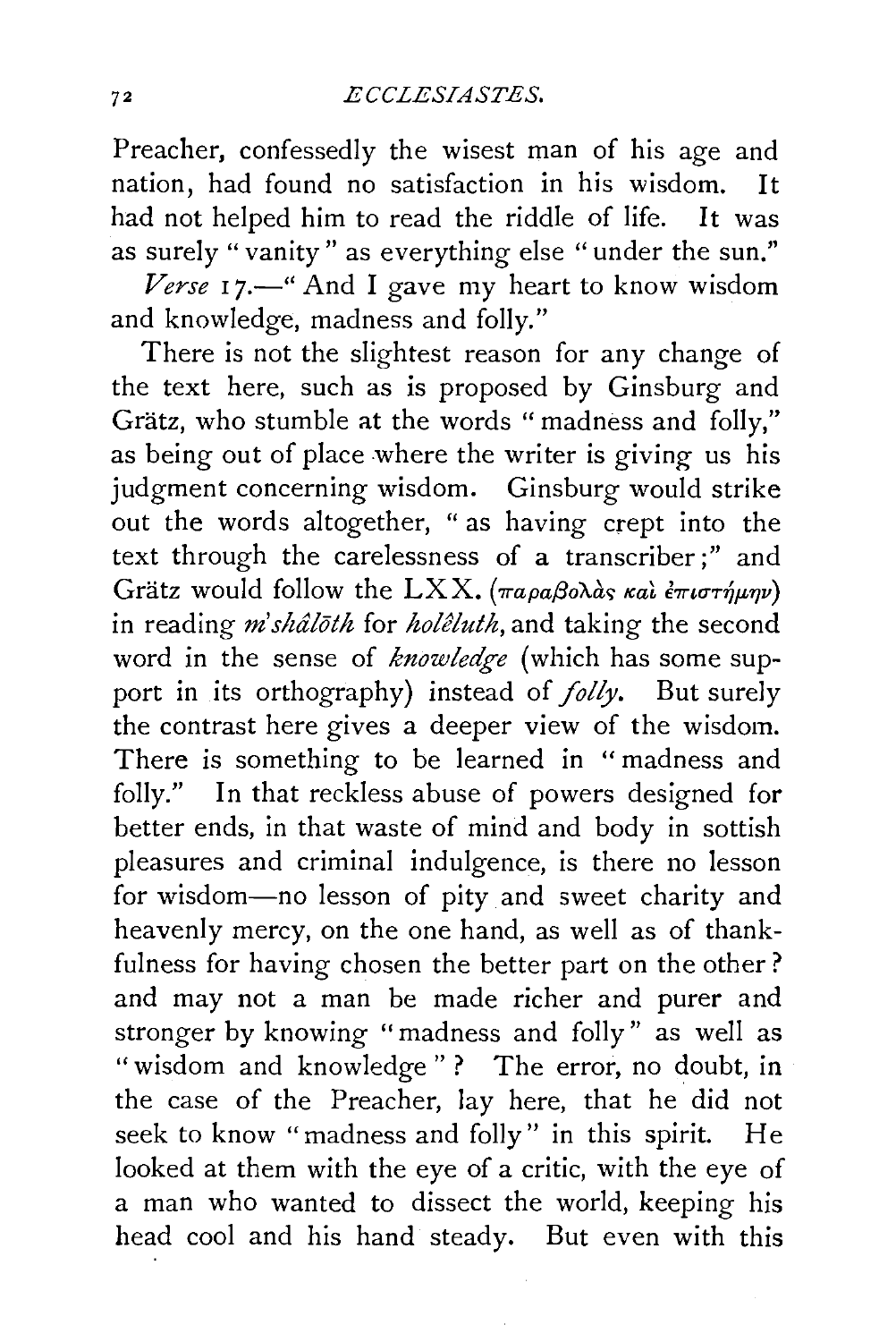end in view, he was right in weighing " madness and folly" in the scales, as well as "wisdom and knowledge," that he might gain a larger and a riper and a deeper judgment of that strange existence whose contrasts were so alluring and so instructive. The tree of the knowledge of good *and evil* still stands, and still tempts man with its fruit, though Paradise is lost.

*Verse* 18.-But wisdom cannot heal the wounded spirit. It is fruitful in sorrow. Is not this the pathetic confession of all who have ever tried the experiment ? Melancholy sits throned on the forehead of all the masters of earthly wisdom. He who can take the largest survey of the human theatre, sees also most plainly, feels most deeply, the littleness of the actors, the fragmentariness of the scene, the hollowness of the mummery and the painting. In much "knowledge" of the world "is much sorrow." Byron calculated that he had passed in his whole life eleven happy days. And Nelson envied him alone "whose undisturbable possession lies six feet below the earth." And Goethe puts this into the mouth of Mephistopheles as the only consolation for Faust-

> Oh, credit me, who still as ages roll Have chew'd this bitter fare from year to year; No mortal, from the cradle to the bier, Digests the ancient leaven,

We shall see later on in the Book how heavy the miseries of men, "the burden and the weary weight of all this unintelligible world," lay on the Preacher's heart. Even in the light of a clearer revelation the burden is not wholly removed. It is still often true that he that increaseth knowledge increaseth sorrow.